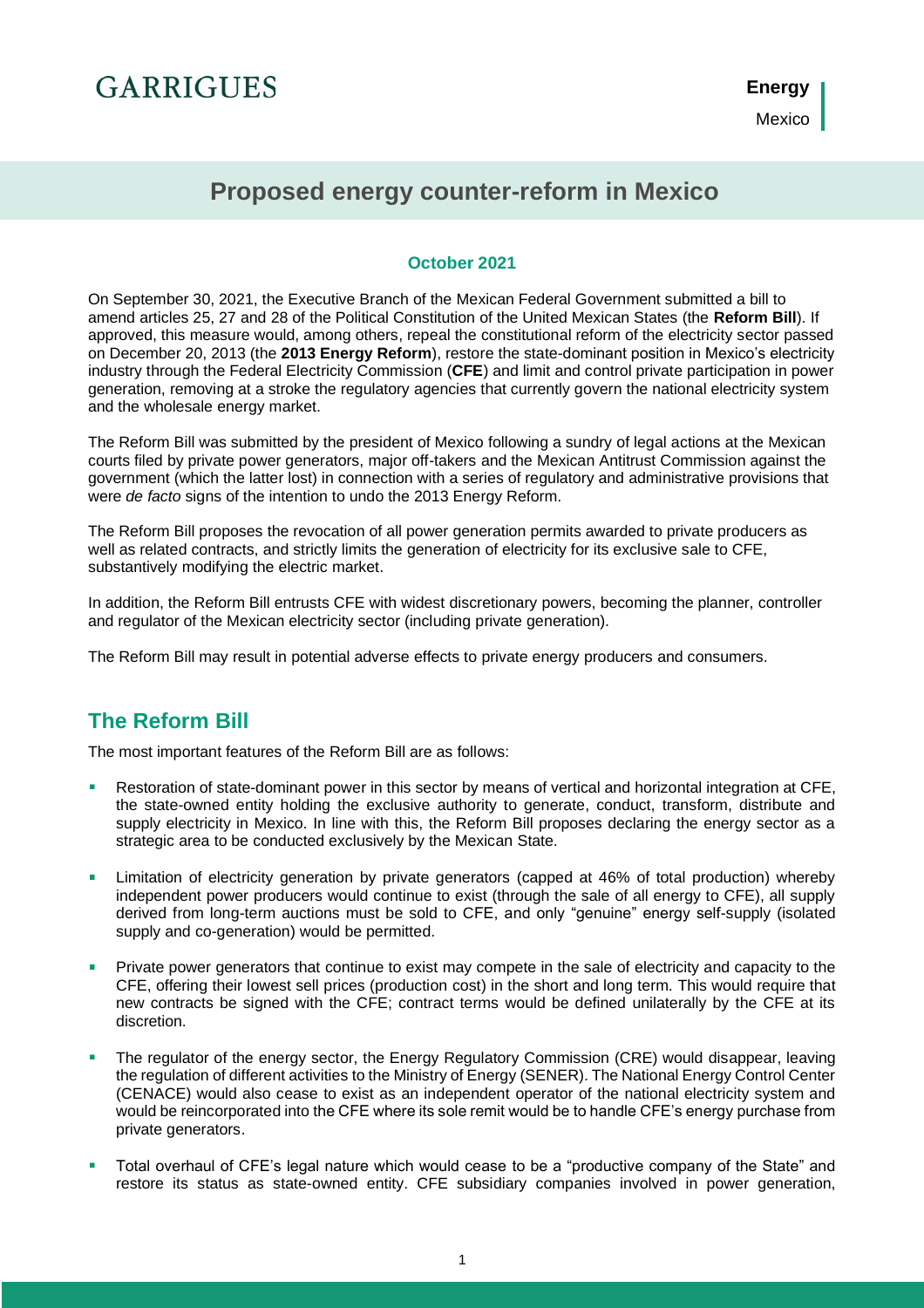# **GARRIGUES**

transmission and distribution would also disappear and their functions would be vertically integrated into the CFE.

- CFE would be granted broadest discretionary powers with respect to the planning, control and regulation of electricity generation and dispatch, including that carried out by private companies.
- CFE would determine the tariffs for energy wheeling and distribution.
- All electricity generation permits awarded to date and outstanding applications at the CRE would be withdrawn.
- i. All electricity sales agreements in force between CFE and private operators would be cancelled.
- Clean Energy Certificates would also be revoked.
- Congress would have 180 days to make the necessary adjustments to the applicable legal framework and all provisions that are contrary to the Reform Proposal would be repealed.

### **Approval procedure**

The procedure for adding to or reforming the constitution is provided for in article 135 of the Political Constitution of the United Mexican States. Accordingly, the Reform Bill, once discussed, must be approved by a two-thirds majority; in other words, the qualified majority of the individuals present in each House of the Congress of the Union (Deputies and Senators) sitting in plenary session is required.

In addition, the Reform Bill must be approved by an absolute majority (50% plus one vote) of the local congress of each of the federative entities and the City of Mexico. The Congress of the Union or, where appropriate, the Permanent Commission, would cast the votes of the local congresses and declare the approval of the proposed Reform.

If the proposed bill of amendments is approved, it would be published and come into force on the day following its publication in the Official Gazette of the Federation by the Executive Branch of the Federal Government.

#### **Possible investor protection mechanisms**

Unlike what occurs in other legal systems, in Mexico nationalization implies that where an activity constitutes public policy it can only be carried out by the State. This would be subject to a constitutional reform declaring that the activity in question can only be carried out by the State. In the past, the nationalization of the hydrocarbons, electricity and banking industries was accompanied by the expropriation of privately-owned assets so that the State could engage in such activities.

The Reform Bill does not per se propose any expropriation of assets. However, if, as a result of such private electricity generation limitations, foreign investors are deprived of the expected return on their investments to such an extent that it could be equated to the effects of an expropriation, investors might consider and, as the case may be, resort to the defenses contained in the international treaties for the promotion and reciprocal protection of investments entered into by Mexico, as well as the multilateral trade and investment treaties signed by Mexico, the most noteworthy being the Convention on the Settlement of Investment Disputes between States and Nationals of Other States (the ICSID Convention) and the United States-Mexico-Canada Agreement (USMCA).